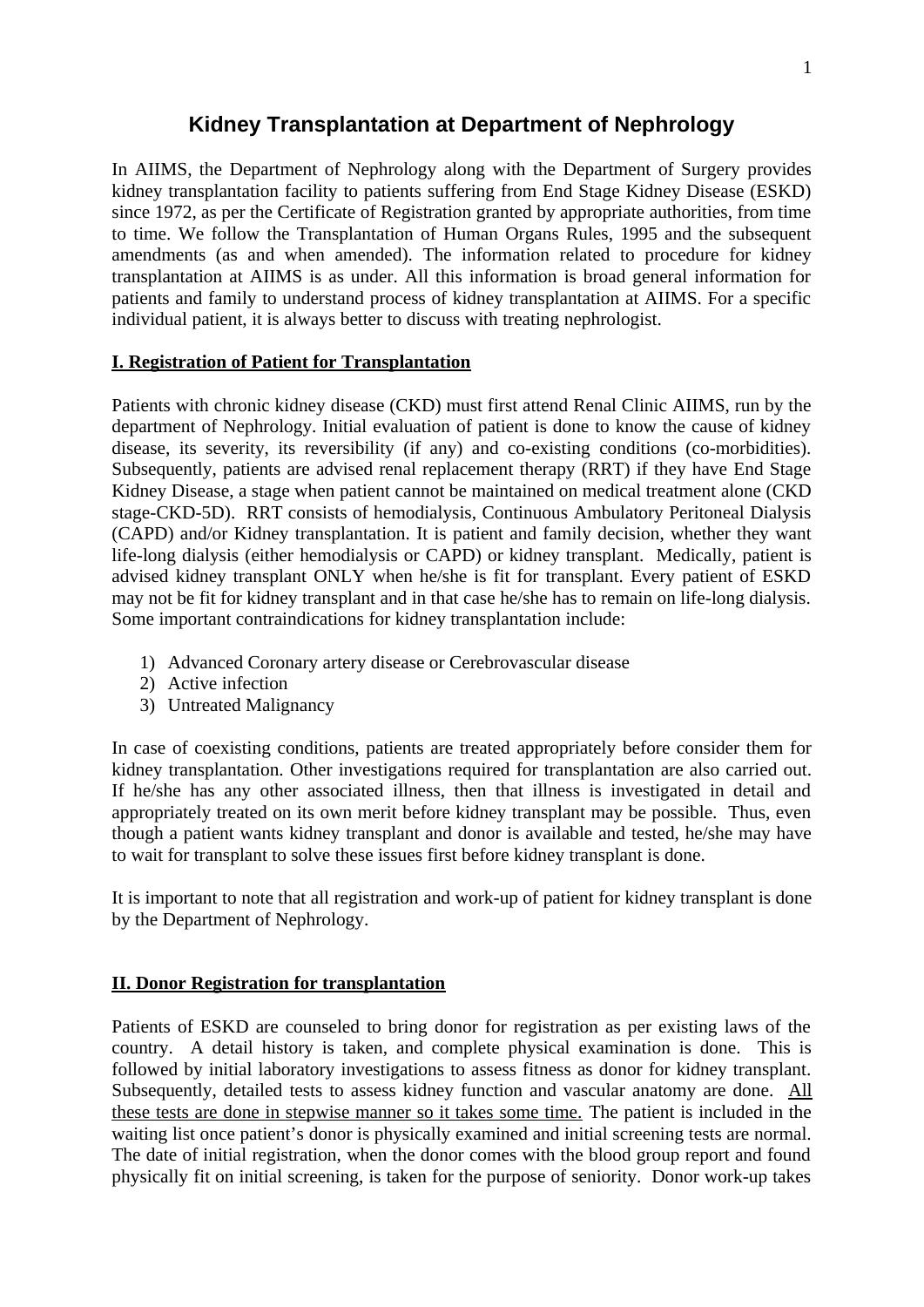about 4-8 weeks since the tests are done step by step and involve multiple other departments of AIIMS. To save time, some of the tests may be done from other clinics or hospitals, if the donor wishes. However, certain tests must be done in AIIMS only for the sake of reliability.

In case a medically fit living donor is not available in the family, the patient's name is registered in the cadaver (deceased) donor kidney transplantation waiting list. Cadaver list contains basic details and contact number of patients. Waiting time and medical fitness are two most important criteria for consideration of seniority for cadaver transplant. Timing of cadaver transplant is totally uncertain, and this waiting time for cadaver transplant cannot be predicted for any patient. When a cadaver donor is available, patients are called as per their seniority and medical criteria like blood group etc.

## **III. Who can be Living Donor**

By Indian Transplant Act and rules, grandparents, parents, sibling, children, grandchildren, and spouse, so defined as "near relative" can be donor and if any one of these is prospective donor, very few document formalities for kidney transplant are required. If donor is other than this, defined as "other than near relatives" whether distant relative or any friend, then there are other formalities required as per law for evaluation of donor. One of them is identity confirmation from the state appropriate body to which the donor belongs. This also takes some time. Further details can be obtained from medical social service officers, who handle such type of kidney transplant document formalities.

### **IV. Inclusion in the Dialysis Programme at AIIMS**

Since AIIMS has a waiting list for kidney transplant, all patients have to wait for many months and during this time they have to remain on maintenance dialysis. Since facilities for hemodialysis at AIIMS are limited (the department of nephrology as of now has only 13 hemodialysis stations), it is not possible to include all patients registered for kidney transplant with us in our hemodialysis programme immediately. A waiting list of all such patients registered for kidney transplantation is maintained according to the date of registration of the living donor. Patients are included in our dialysis program as per their seniority in the waiting list. Currently we are able to include patients in our dialysis programme only few days to weeks prior to scheduled date for kidney transplantation. Patients in the cadaver donor waiting list have to take dialysis outside AIIMS since their transplant waiting period is unpredictable; and AIIMS cannot dialyse patients for indefinite period of time due to paucity of facilities.

### **V. Approximate cost of kidney transplantation (for matched blood group donor):**

Cost of transplant is dependent upon many factors and for a particular patient the cost cannot be confirmed at the beginning. AIIMS does not provide kidney transplant on some package basis. However, there are various components of cost, which are as follows: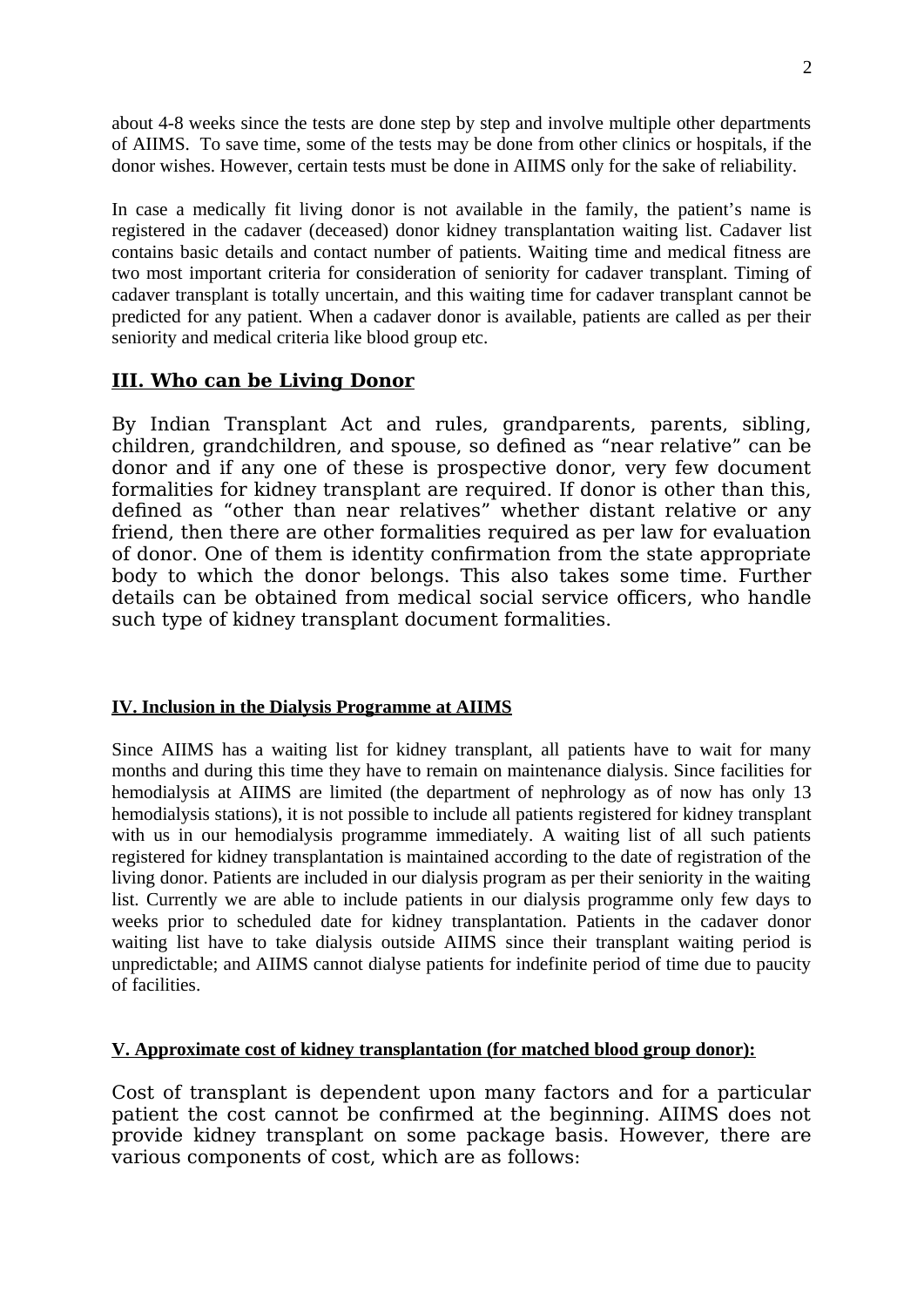| Hemodialysis $(3/wk)$ in AIIMS + Medicines                                 | Rs.20,000/- per     |
|----------------------------------------------------------------------------|---------------------|
|                                                                            | month               |
| Donor work-up                                                              | Rs.20,000/-         |
| Recipient (Non-sensitized) work-up                                         | Rs.35,000/-         |
| Recipient (Sensitized) work-up                                             | Rs.50,000/-         |
| Induction therapy (if required)                                            | Rs.1,50,000/-       |
| Expenditure at the time of transplantation for surgical disposable         | Rs.45,000/-         |
| <b>CMV</b> Prophylaxis                                                     | $@$ Rs. 16000/month |
| Post transplantation medicines approx. Rs.20,000/month for 1 <sup>st</sup> | Rs.2,40,000/-       |
| Year                                                                       |                     |
|                                                                            |                     |

*Note: The above cost does not include the cost of hemodialysis outside AIIMS, prior to inclusion in the hemodialysis programme at AIIMS.*

**For ABO incompatible kidney transplantation, additional expense of Rs.3,40,000/- is required.**

#### **Additional Cost/s (as needed):**

Kidney transplant is a specialized treatment and patients are on specific medications. Because of this, patients are at risk of developing complications, some of them may be serious and requires costly treatment. It is difficult to predict that which patient will develop such complications. There is significant cost involved in management of such complications like

- CMV disease
- Anti-rejection therapy with monoclonal antibodies, plasmapheresis etc.
- Antifungal treatment for fungal infections

## **VI. Financial Assistance from various government agencies**

Poor patients may apply for various government sponsored illness assistance funds or to Ayushman Bharat Scheme of Government of India, for which they should contact the hospital social service officers.

## **VII. Blood Requirement**

Four to six units of blood needs to be arranged for transplant surgery, though all may not be utilized in every case.

#### **VIII. Kidney Transplant Counselling:**

All patients with ESKD are explained the various modalities of RRT in the Renal Clinic. Subsequently detailed counselling is given in the Renal Transplant Counselling Clinic (RTCC). Besides, the Department of Nephrology organizes regular public education programmes, including School Health programmes focusing on kidney disease and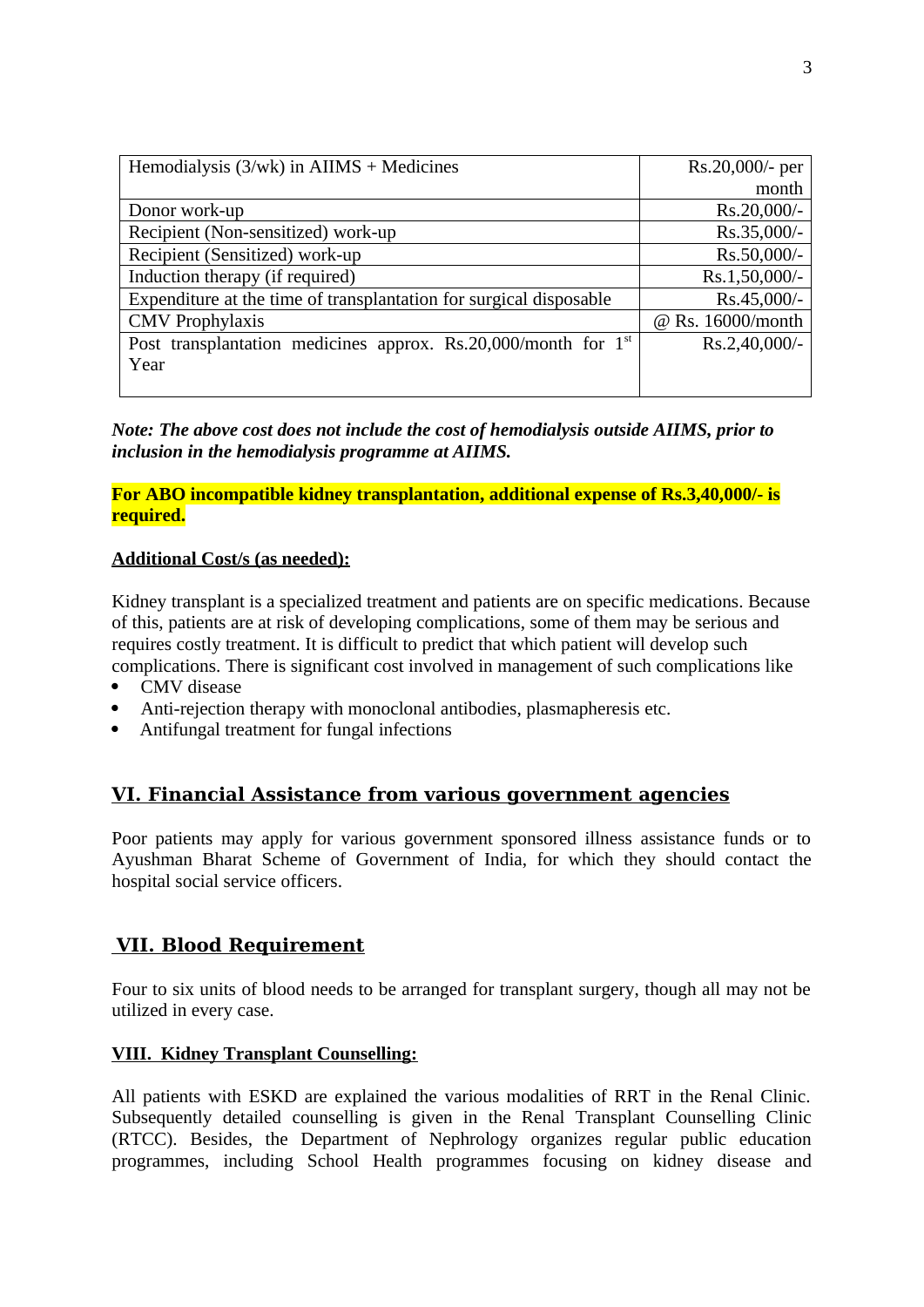transplantation. Public lecture is held on World Kidney Day in second week of March every year.

## **IX. Waiting period for Living Transplantation**

At present AIIMS is doing two to three transplants in a week; and in view of large number of patients registered for kidney transplant, current waiting period is about four to six months and waiting period changes depending on many other considerations.

## **X. Procedure for Registration in cadaver transplant waiting list:**

- 1. Patients with ESKD on regular dialysis (maintenance hemodialysis or chronic peritoneal dialysis for at least for 3 months) are registered for cadaver transplant. They must first register in the Renal Clinic, AIIMS.
- 2. Preferably, there should be no suitable living donor available
- 3. Patients on maintenance hemodialysis have to continue taking hemodialysis outside AIIMS
- 4. Necessary pre-transplant investigations are done
- 5. Patients are investigated for associated illnesses. If present, associated illnesses are treated appropriately. Patients with untreated associated illness cannot be registered for cadaver transplant.
- 6. In order to remain in the active cadaver transplant waiting list, the patients must followup in the Renal Clinic, AIIMS **at least once every three months**, or as and when required on medical ground.
- 7. Patients must report any new illness to the department in the Renal Clinic or RTCC, so that the illness can be assessed and managed. Otherwise, the illness may make the patient unfit for renal transplant.

No specific waiting period can be specified for patents in the cadaver transplantation waiting list, since it is totally unpredictable when a cadaver donor may be available, who is suitable for a particular patient.

## **Procedure of calling patients at the time of availability of cadaver donor**

When there is possibility of cadaver donor, department of nephrology starts contacting patients listed for cadaver renal transplant. For one available cadaver kidney, department usually calls five patients. Patients are contacted as per the blood group of potential donor, and as per the seniority of patients decided from the date of registration for cadaver renal transplant. Those patients who respond to the telephonic call, and are willing for renal transplant at that point of time are required to come to AIIMS urgently.

Once 4-5 patients come to hospital within the stipulated time, they are clinically examined for their fitness for renal transplant. Then investigations are sent to assess their fitness. In the meantime, if patients need pre-operation dialysis, dialysis is started pending arrival of the investigation reports to avoid waste of time. When all investigations